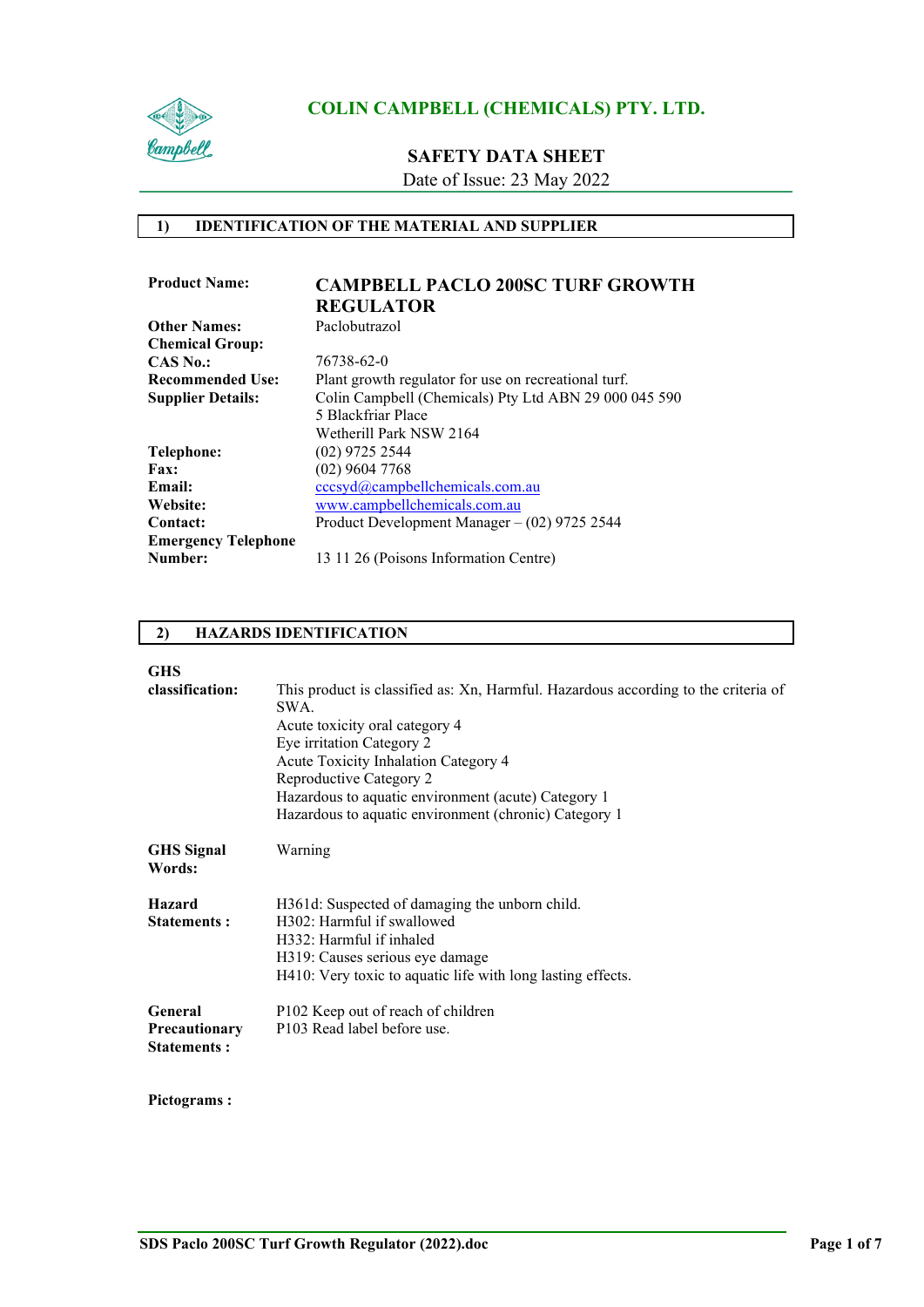

# **SAFETY DATA SHEET** Date of Issue: 23 May 2022

 $\blacktriangle$ 

| Precautionary<br>statements<br><b>Prevention:</b> | P273 : Avoid release to the environment.                                                                                                                                                                                                                                                                                                                        |
|---------------------------------------------------|-----------------------------------------------------------------------------------------------------------------------------------------------------------------------------------------------------------------------------------------------------------------------------------------------------------------------------------------------------------------|
| Precautionary<br>statements<br><b>Response:</b>   | P352: Wash with plenty of soap and water.<br>P301+P330+P331: IF SWALLOWED: Rinse mouth. Do NOT induce<br>vomiting.<br>P332+P313: If skin irritation occurs: Get medical advice.<br>P337+P313: If eye irritation persists: Get medical advice.<br>P391: Collect spillage.<br>P370+P378: Not combustible. Use extinguishing media suited to burning<br>materials. |
| Storage:                                          | P402 + P404 : Store in a dry place. Store in a closed container.<br>P403+P235 : Store in a well-ventilated place. Keep cool.                                                                                                                                                                                                                                    |
| Disposal:                                         | P501 Dispose of contents/container to an approved waste disposal plant.                                                                                                                                                                                                                                                                                         |
| <b>Other information:</b>                         | No other information.<br>Hazardous substance according to SWA criteria.                                                                                                                                                                                                                                                                                         |

## **3) COMPOSITION/INFORMATION ON INGREDIENTS**

| Ingredients                     | <b>CAS Number</b> | Concentration |
|---------------------------------|-------------------|---------------|
| Paclobutrazol                   | 76738-62-0        | $200$ g/L     |
| Other non-hazardous ingredients | secret            | To 100%       |

## **4) FIRST AID MEASURES**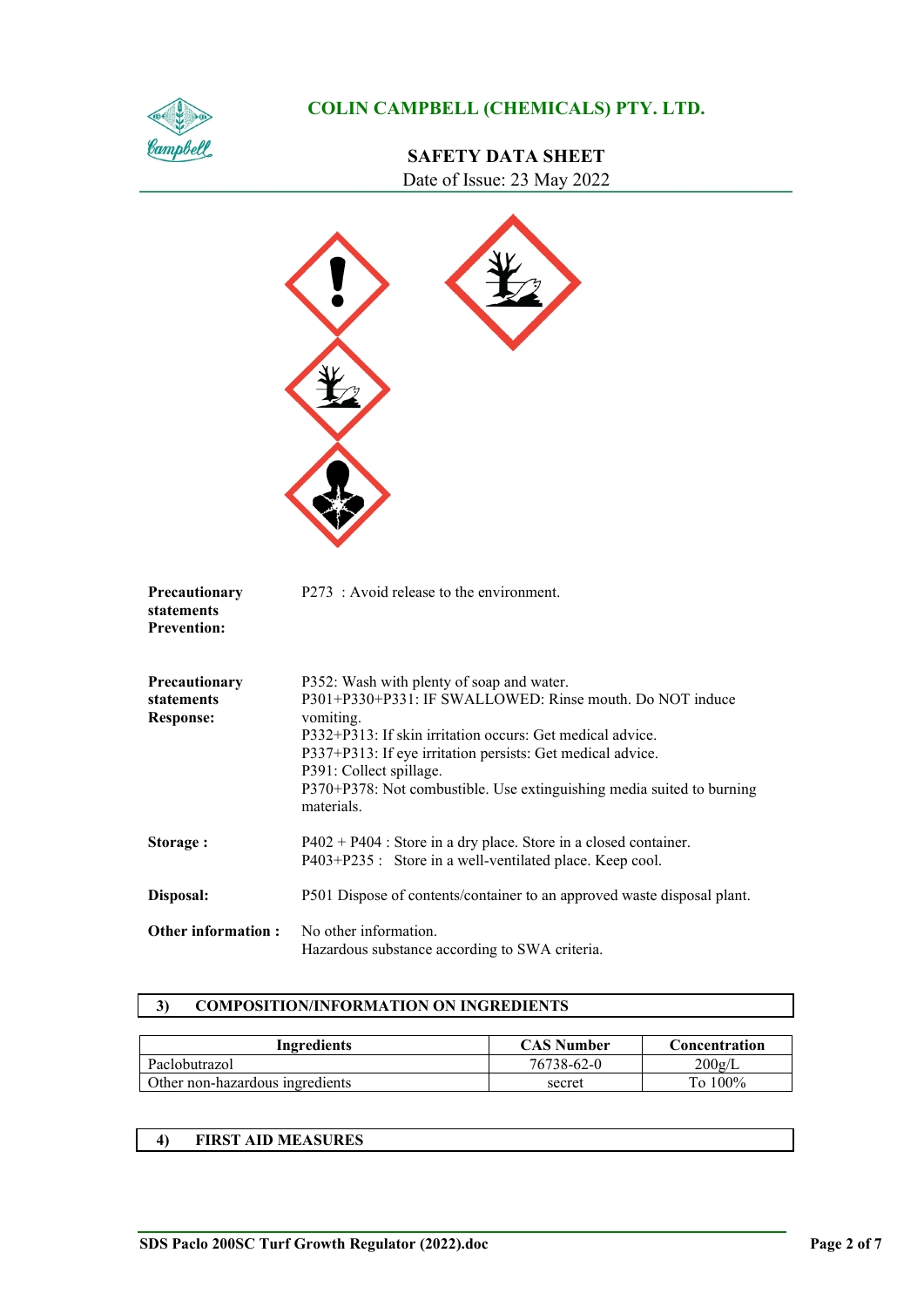

# **SAFETY DATA SHEET**

Date of Issue: 23 May 2022

#### **If poisoning occurs, move out of dangerous area immediately contact a doctor or Poison Information Centre (Ph: 13 11 26) and follow the advice given. Show this Safety Data Sheet to the doctor.**

| If inhaled:                  | First aid is not generally required. If in doubt, contact a Poisons Information<br>Centre or a doctor.                                                                                                                                                                                                                    |
|------------------------------|---------------------------------------------------------------------------------------------------------------------------------------------------------------------------------------------------------------------------------------------------------------------------------------------------------------------------|
| In case of skin<br>contact:  | Wash gently and thoroughly with water (use non-abrasive soap if necessary)<br>for 5 minutes or until chemical is removed.                                                                                                                                                                                                 |
| In case of eye<br>contact:   | No effects expected. If irritation does occur, flush contaminated eye(s) with<br>lukewarm, gently flowing water for 5 minutes or until the product is removed.<br>Obtain medical advice if irritation becomes painful or lasts more than a few<br>minutes. Take special care if exposed person is wearing contact lenses. |
| If swallowed:                | If product is swallowed or gets in mouth, do NOT induce vomiting; wash<br>mouth with water and give some water to drink. If symptoms develop, or if in<br>doubt contact a Poisons Information Centre or a doctor.                                                                                                         |
| <b>First Aid facilities</b>  | Ensure eye wash and safety shower are available.                                                                                                                                                                                                                                                                          |
| Medical<br><b>Attention:</b> | There is no specific antidote available. Treat symptomatically.                                                                                                                                                                                                                                                           |

## **5) FIRE FIGHTING MEASURES**

| <b>Extinguishing media</b>                   | Not combustible. Use extinguishing media suited to burning materials.                                                                                                                                                                                                                                                                                                                                                                                                         |
|----------------------------------------------|-------------------------------------------------------------------------------------------------------------------------------------------------------------------------------------------------------------------------------------------------------------------------------------------------------------------------------------------------------------------------------------------------------------------------------------------------------------------------------|
| <b>Hazard</b> from<br>combustion<br>products | The major hazard in fires is usually inhalation of heated and toxic or oxygen<br>deficient (or both), fire gases. There is no risk of an explosion from this<br>product under normal circumstances if it is involved in a fire.<br>This product is likely to decompose only after heating to dryness, followed<br>by further strong heating.<br>Fire decomposition products from this product may be toxic if inhaled. Take<br>appropriate protective measures.               |
| <b>Precautions for</b><br>fighting fires     | Fire fighters should wear full protective gear, including self-contained<br>breathing apparatus (AS/NZS 1715/1716). Keep unnecessary people away. If<br>it can be done safely remove intact containers from the fire. Bund area with<br>sand or earth to prevent contamination of drains or waterways. Dispose of<br>fire residues and contaminated fire extinguishing water in accordance with<br>local regulations. Do not release contaminated water into the environment. |
| <b>Hazchem Code</b>                          | None allocated                                                                                                                                                                                                                                                                                                                                                                                                                                                                |

## **6) ACCIDENTAL RELEASE MEASURES**

In the event of a major spill, prevent spillage from entering drains or water courses. As a minimum, wear overalls, goggles and gloves. Suitable materials for protective clothing include rubber, PVC. Eye/face protective equipment should comprise as a minimum, protective glasses and, referably,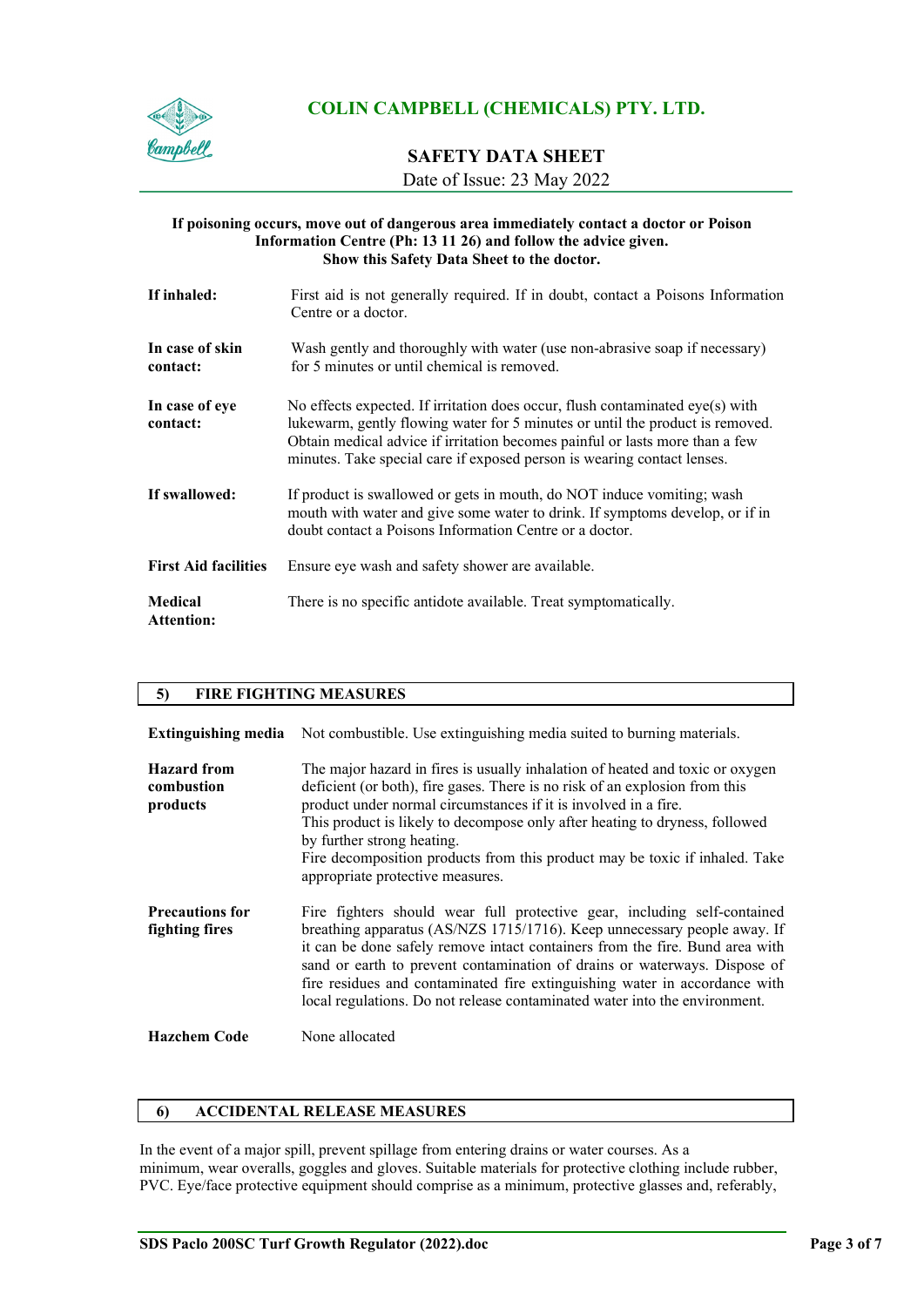

# **SAFETY DATA SHEET** Date of Issue: 23 May 2022

goggles. If there is a significant chance that vapours or mists are likely to build up in the cleanup area, we recommend that you use a respirator. Usually, no respirator is necessary when using this product. However, if you have any doubts consult the Australian Standard mentioned below (section 8). Stop leak if safe to do so, and contain spill. Absorb onto sand, vermiculite or other suitable absorbent material. If spill is too large or if absorbent material is not available, try to create a dike to stop material spreading or going into drains or waterways. Sweep up and shovel or collect recoverable product into labelled containers for recycling or salvage, and dispose of promptly. Recycle containers wherever possible after careful cleaning. Refer to product label for specific instructions. After spills, wash area preventing runoff from entering drains. If a significant quantity of material enters drains, advise emergency services. Full details regarding disposal of used containers, spillage and unused material may be found on the label. If there is any conflict between this SDS and the label, instructions on the label prevail. Ensure legality of disposal by consulting regulations prior to disposal. Thoroughly launder protective clothing before storage or re-use. Advise laundry of nature of contamination when sending contaminated clothing to laundry.

## **7) HANDLING AND STORAGE**

| Handling       | Keep exposure to this product to a minimum, and minimise the quantities kept in<br>work areas. Check Section 8 of this SDS for details of personal protective measures,<br>and make sure that those measures are followed. The measures detailed below under<br>"Storage" should be followed during handling in order to minimise risks to persons<br>using the product in the workplace. Also, avoid contact or contamination of product<br>with incompatible materials listed in Section 10. |
|----------------|------------------------------------------------------------------------------------------------------------------------------------------------------------------------------------------------------------------------------------------------------------------------------------------------------------------------------------------------------------------------------------------------------------------------------------------------------------------------------------------------|
| <b>Storage</b> | This product is a Scheduled Poison. Observe all relevant regulations regarding sale,<br>transport and storage of this schedule of poison. Protect this product from light.<br>Store in the closed original container in a dry, cool, well ventilated area out of direct<br>sunlight. Make sure that the product does not come into contact with substances<br>listed under "Incompatibilities" in Section 10. Some liquid preparations settle or                                               |

separate on standing and may require stirring before use. Check packaging - there

#### **8) EXPOSURE CONTROL/PERSONAL PROTECTION**

may be further storage instructions on the label.

| <b>Exposure</b>                          | TWA $(mg/m3)$                                                                                                                                          |  | $STEL$ (mg/m <sup>3</sup> )                                                                                                                                                                                                                                                                                                                                                                                                                   |
|------------------------------------------|--------------------------------------------------------------------------------------------------------------------------------------------------------|--|-----------------------------------------------------------------------------------------------------------------------------------------------------------------------------------------------------------------------------------------------------------------------------------------------------------------------------------------------------------------------------------------------------------------------------------------------|
| <b>Standards</b>                         | Not set                                                                                                                                                |  | Not set                                                                                                                                                                                                                                                                                                                                                                                                                                       |
|                                          | eight hour working day, for a five-day working week.                                                                                                   |  | Exposure standard $-$ Time Weighted Average (TWA) means the average<br>airborne concentration of a particular substance when calculated over a normal<br>Short Term Exposure Limit (STEL) means the<br>exposure level that may be equalled (but should not be exceeded for no longer<br>than 15 minutes and should not be repeated more than 4 times per day. There<br>should be at least 60 minutes between successive exposures at the STEL |
| <b>Biological Limit</b><br><b>Values</b> | None allocated                                                                                                                                         |  |                                                                                                                                                                                                                                                                                                                                                                                                                                               |
| <b>Engineering</b><br><b>Controls</b>    | Control process conditions to avoid contact. Use in a well ventilated area only.<br>If natural ventilation is inadequate, use of a fan is recommended. |  |                                                                                                                                                                                                                                                                                                                                                                                                                                               |
| Personal<br><b>Protective</b>            | Eyes:<br>Clothing:                                                                                                                                     |  | Safety goggles. Eye wash bottle with pure water.<br>Impervious overalls buttoned to the neck and wrists                                                                                                                                                                                                                                                                                                                                       |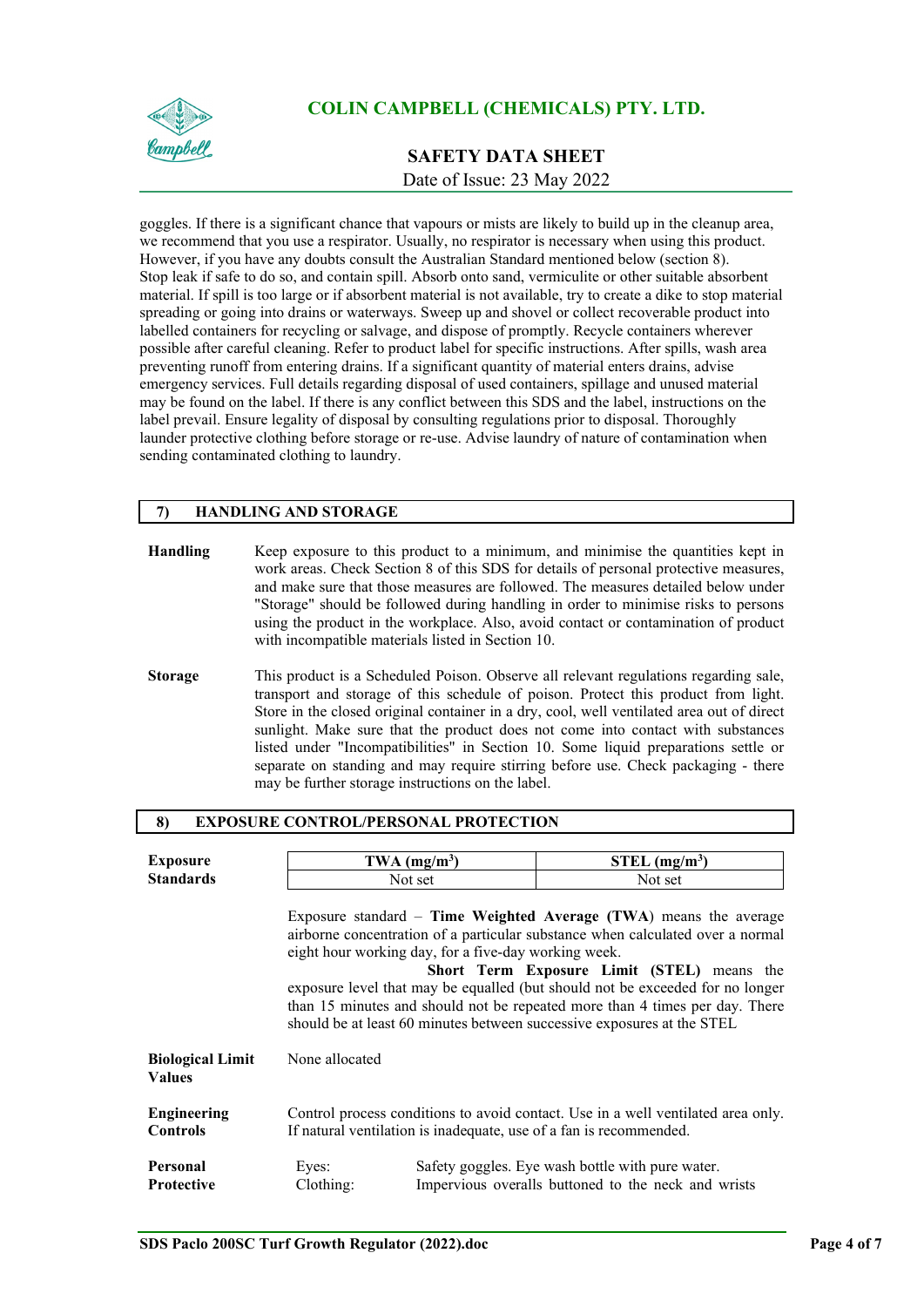

**Equipment** 

# **COLIN CAMPBELL (CHEMICALS) PTY. LTD.**

# **SAFETY DATA SHEET**

Date of Issue: 23 May 2022

| Gloves:      | and a washable hat.<br>Polyvinyl alcohol or nitrile-butyl-rubber gloves.<br>Before removing gloves clean them with soap and |
|--------------|-----------------------------------------------------------------------------------------------------------------------------|
| Respiratory: | water.<br>If inhalation is likely an AS/NZS 1715/1716 approved<br>respirator should be worn.                                |

## **9) PHYSICAL AND CHEMICALS PROPERTIES**

| <b>Appearance, Odour and Colour:</b>   |      | White-off white<br>coloured<br>opaque<br>suspension.<br>charateristic odour. | Mild |
|----------------------------------------|------|------------------------------------------------------------------------------|------|
| pH:                                    |      | $5.0 - 7.0$ (as supplied)                                                    |      |
| <b>Specific Gravity:</b>               |      | 1.03-1.07                                                                    |      |
| <b>Melting Point:</b>                  |      | Not applicable                                                               |      |
| <b>Solubility (water):</b>             |      | Suspension                                                                   |      |
| <b>Flash Point:</b>                    |      | No data                                                                      |      |
| <b>Boiling Point:</b>                  |      | Approximately 100 <sup>o</sup> C at 100kPa                                   |      |
| <b>Vapour Pressure:</b>                |      | No data                                                                      |      |
| <b>Vapour Density:</b>                 |      | No data                                                                      |      |
| <b>Percent Volatiles:</b>              |      | No data                                                                      |      |
| <b>Flammability Limits:</b>            | UFL: | Not determined                                                               |      |
|                                        | LFL: | Not determined                                                               |      |
| <b>Autoignition Temperature:</b>       |      | Not applicable $-$ does not burn.                                            |      |
| Partition co-efficient, n-             |      | No data                                                                      |      |
| octanol/water                          |      |                                                                              |      |
| 10)<br><b>STABILITY AND REACTIVITY</b> |      |                                                                              |      |

| <b>Chemical stability:</b>                  | Stable under normal conditions of use and storage.                                                                                                                                                                                                                                                                                                                                                                                                                                                                                                                                                                                              |
|---------------------------------------------|-------------------------------------------------------------------------------------------------------------------------------------------------------------------------------------------------------------------------------------------------------------------------------------------------------------------------------------------------------------------------------------------------------------------------------------------------------------------------------------------------------------------------------------------------------------------------------------------------------------------------------------------------|
| <b>Conditions to avoid:</b>                 | Protect this product from sunlight.                                                                                                                                                                                                                                                                                                                                                                                                                                                                                                                                                                                                             |
| Incompatible materials :                    | Strong acids, strong bases, strong oxidising agents                                                                                                                                                                                                                                                                                                                                                                                                                                                                                                                                                                                             |
| <b>Hazardous decomposition</b><br>products: | This product is likely to decompose only after heating to dryness,<br>followed by further strong heating. Combustion forms carbon<br>dioxide, and if incomplete, carbon monoxide and possibly smoke.<br>Water is also formed. May form nitrogen and its compounds, and<br>under some circumstances, oxides of nitrogen. Occasionally<br>hydrogen cyanide gas in reducing atmospheres. May form hydrogen<br>chloride gas, other compounds of chlorine. Carbon monoxide<br>poisoning produces headache, weakness, nausea, dizziness,<br>confusion, dimness of vision, disturbance of judgment, and<br>unconsciousness followed by coma and death. |
| <b>Hazardous reactions:</b>                 | Stable under recommended storage conditions. No decomposition or<br>hazardous polymerisation reactions if used as directed.                                                                                                                                                                                                                                                                                                                                                                                                                                                                                                                     |

#### **11) TOXICOLOGICAL INFORMATION**

**Inhalation :** Available data show that this product is harmful. Symptoms may include headache, irritation of nose and throat and increased secretion of mucous in the nose and throat.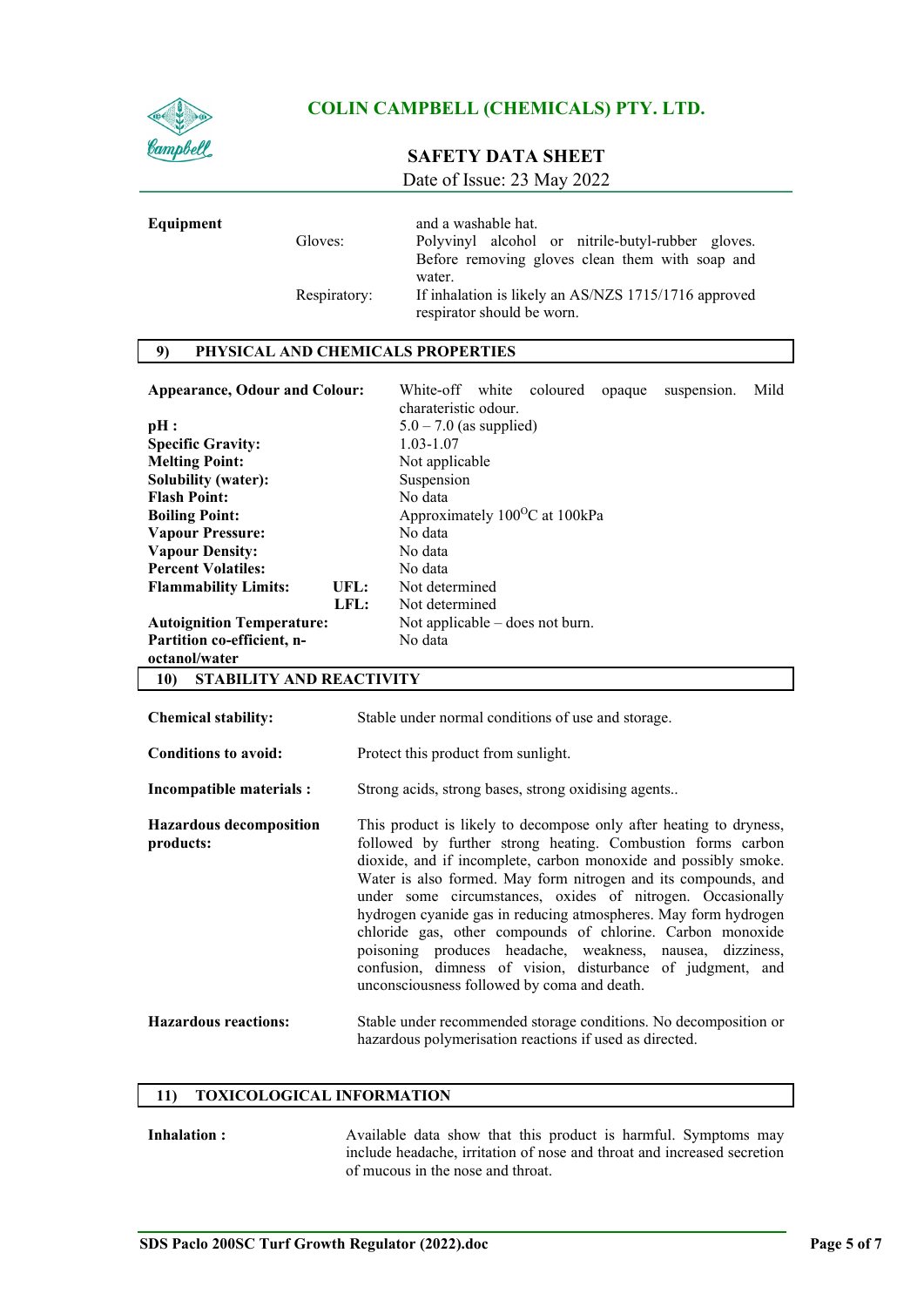

## **SAFETY DATA SHEET**

Date of Issue: 23 May 2022

| <b>Skin contact:</b>         | Short Term Exposure: Available data indicates that this product is<br>not harmful. It should present no hazards in<br>normal use. However product may be irritating, but is unlikely to<br>cause anything more than mild transient discomfort.<br>Long Term Exposure: No data for health effects associated with<br>long term skin exposure. |
|------------------------------|----------------------------------------------------------------------------------------------------------------------------------------------------------------------------------------------------------------------------------------------------------------------------------------------------------------------------------------------|
| Eye contact:                 | <b>Short Term Exposure:</b> This product may be irritating to eyes, but is<br>unlikely to cause anything more than mild<br>transient discomfort.<br>Long Term Exposure: No data for health effects associated with<br>long term eye exposure.                                                                                                |
| Ingestion:                   | Short Term Exposure: Significant oral exposure is considered to be<br>unlikely. However, this product may be<br>irritating to mucous membranes but is unlikely to cause anything<br>more than transient discomfort.<br>Long Term Exposure: No data for health effects associated with<br>long term ingestion.                                |
| <b>Chronic toxicity:</b>     |                                                                                                                                                                                                                                                                                                                                              |
| <b>Mutagenicity:</b>         | No evidence of mutagenicity.                                                                                                                                                                                                                                                                                                                 |
| <b>Teratogenicity:</b>       | No evidence of teratogenicity                                                                                                                                                                                                                                                                                                                |
| <b>Reproductive effects:</b> | No evidence of reproductive effects.                                                                                                                                                                                                                                                                                                         |
| Carcinogenicity:             | SWA: No significant ingredient is classified as carcinogenic by SWA.<br>NTP: No significant ingredient is classified as carcinogenic by NTP.<br>IARC: No significant ingredient is classified as carcinogenic by<br>IARC.                                                                                                                    |
| Organ toxicity:              | There is no data to hand indicating any particular target organs.                                                                                                                                                                                                                                                                            |

## **12) ECOLOGICAL INFORMATION**

This product is toxic to bees. Harmful to aquatic organisms, may cause long-term adverse effects to the aquatic environment. This product is not readily biodegradable. However, likely to degrade slowly in the soil or water and not cause long term problems.

**Ecotoxicity: Paclobutrazol:**

.

#### **Fish toxicity**:

LC50 (96 hr) *Oncorrhynchus mykiss* (rainbow trout) 27.8 mg/L

#### **Daphnia :**

EC50 (48 hr) *Daphnia magna* 33.2 mg/L

**Environmental fate, persistence and**  The substance has moderate mobility in soil. Absorption depends on soil pH and organic matter content. It has potential for bioaccumulation,